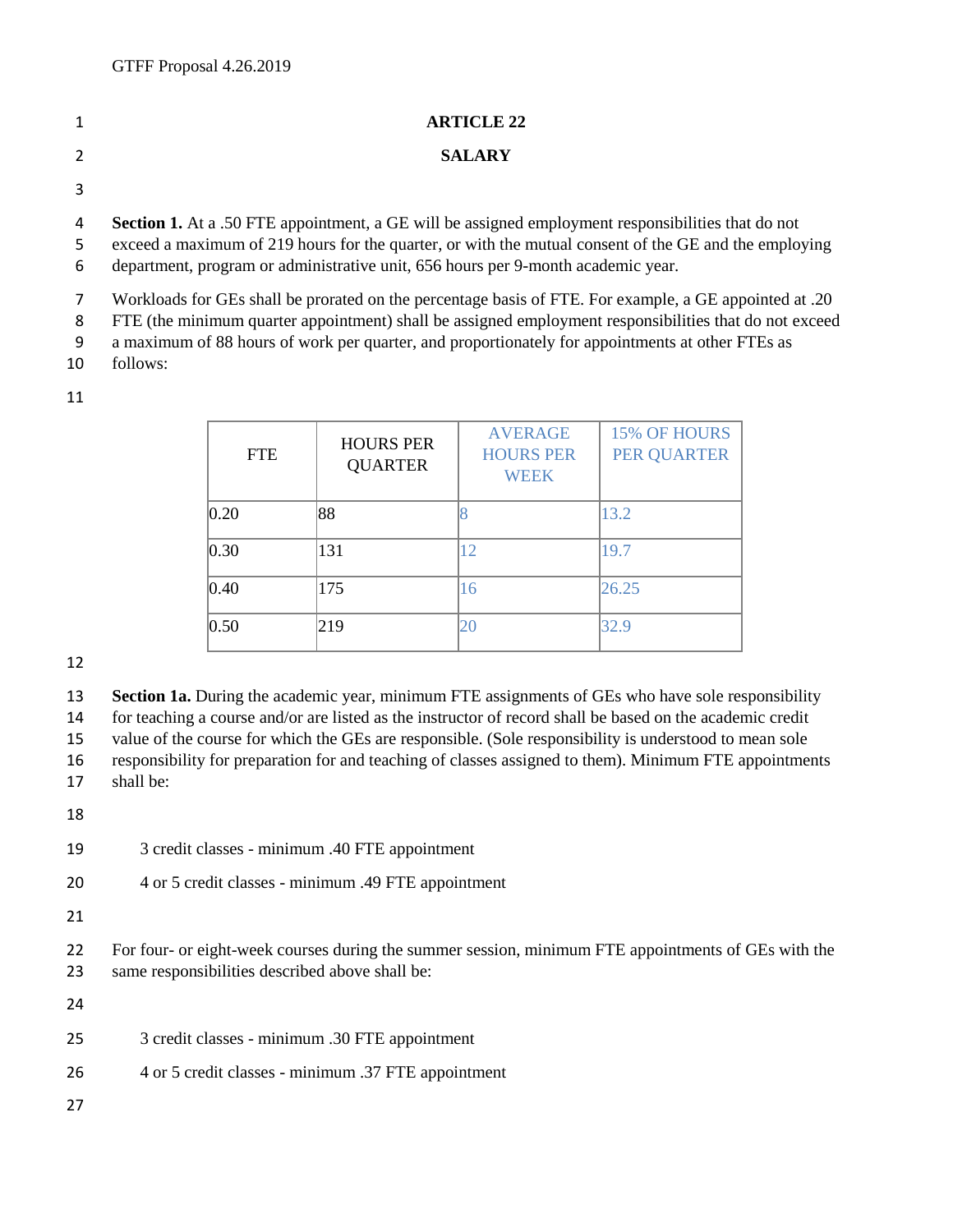- **Section 1b.** GEs are encouraged to notify their supervisors at any time during the quarter if their GE
- assignments require hours in excess of assigned FTE.
- **Section 1c.** GEs will not be asked to work more than 15% of one quarter's total FTE assignment in any
- one week, except by mutual agreement of the GE and the supervisor in advance of such an assignment.
- **Section 2.** Effective September 16, 2016 2019, the half-time (.50 FTE) one quarter salary rate on which
- 33 stipends for GEs in the bargaining unit are calculated shall be increased by  $3.5%$  7.0% as follows:
- 

|         | <b>GE</b>     | GE II        | IGE III             |
|---------|---------------|--------------|---------------------|
| Minimum | \$4,736 5,439 | \$5,3506,144 | <b>\$5,649 6,48</b> |

- Effective September 16, 2017 2020, the half-time (.50 FTE) one quarter salary rate on which stipends for
- 37 GEs in the bargaining unit are calculated shall be increased by  $3.5\%$   $8.0\%$  as follows:
- 

|         | GE.         | IGE II       | GE III                    |
|---------|-------------|--------------|---------------------------|
| Minimum | 4,902 5,874 | \$5,5376,636 | \$ <del>5,847</del> 7,006 |

Effective September 16, 2018 2021, the half-time (.50 FTE) one quarter salary rate on which stipends for

- 41 GEs in the bargaining unit are calculated shall be increased by  $3.7\%$  9.0% as follows:
- 

|         |                           | GE II                     | IGE III    |
|---------|---------------------------|---------------------------|------------|
| Minimum | \$ <del>5,083</del> 6,403 | \$ <del>5,742</del> 7,233 | 6,0637,637 |

 Salaries paid will be prorated according to percentage FTE of the appointment held. The minimum allowable appointment is .20 FTE for a full quarter.

 GE I - Regularly enrolled graduate students admitted to a graduate degree program or doctoral students who are not eligible for a GE II or GE III appointment.

- GE II Regularly enrolled graduate students who have a) master's degree in the same or cognate field, b)
- successfully completed a qualifying examination toward a doctoral degree, or c) completed 45 credit
- hours toward a doctoral degree and have written recommendation of the head of their major department.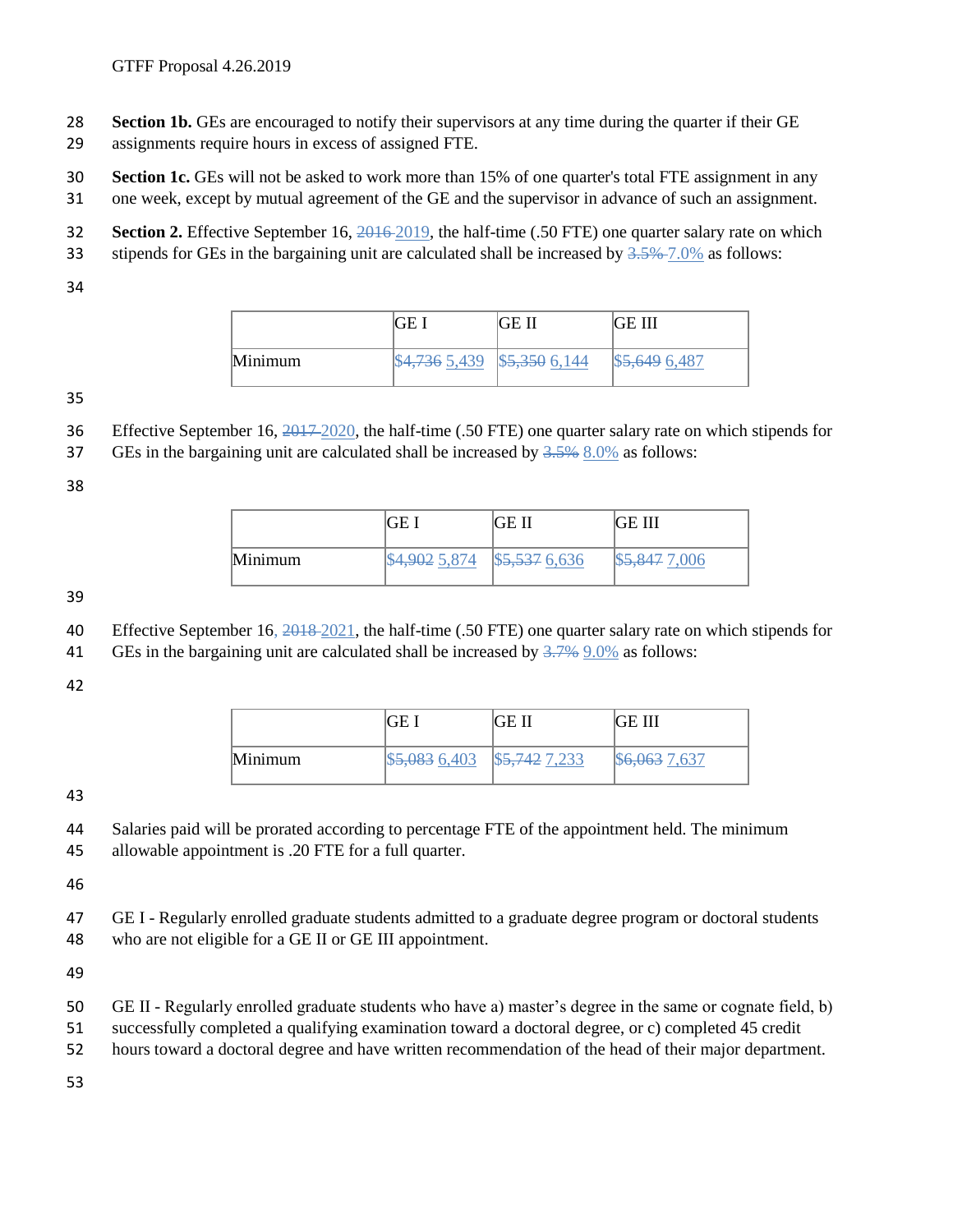GE III - Regularly enrolled doctoral students who have advanced to candidacy.

 Graduate students transferring from another institution who meet one of the qualifications of GE II above at another institution and whom the University deems to have equivalent experience shall be appointed at no lower than the GE II level.

- GEs shall be advanced to the appropriate level of the salary scale at the beginning of the term
- immediately following that during which the criteria for advancement were met.

 **Section 3.** Academic and administrative units reserve the right to pay at a higher level, so long as salary equity by level of appointment for GEs is maintained in the department, program or administrative unit.

**Section 4.** Gross pay shall be stated in each individual GE's notice of appointment. Monthly gross pay for

 full months shall be paid as stated in each individual GE's notice of appointment. Monthly gross pay for partial months' pay shall be calculated as a fraction of the stated gross pay for full months prorated

according to the ratio of working days worked within the appointment dates and working days of the

particular partial month. Each GE shall be paid in full each payday for the month or fraction thereof

- which they have worked and which is covered by their appointment in accordance with the payroll salary
- distribution schedule described in Section 4 below.

- In the event that a GE appointed for more than one academic quarter decides not to work as a GE in one or more of the quarters for which the GE has an appointment, overpayment will be returned to the
- University by the GE immediately.

**Section 5.** For GEs classified as salaried non-exempt, the overtime rate of pay of 1.5 times their hourly

rate shall be calculated by Payroll in the same manner in which they calculate overtime for other salaried

non-exempt employees. Currently, Payroll calculates the hourly rate and overtime rate on a weekly basis.

### ACADEMIC YEAR APPOINTMENTS

| 12 month | 7/1 - 6/30      | 12 payments                                            |
|----------|-----------------|--------------------------------------------------------|
| 19 month | $ 9/16 - 6/15 $ | Sept and Jun $\frac{1}{2}$ month; Oct - May full month |

# APPOINTMENT BY QUARTER